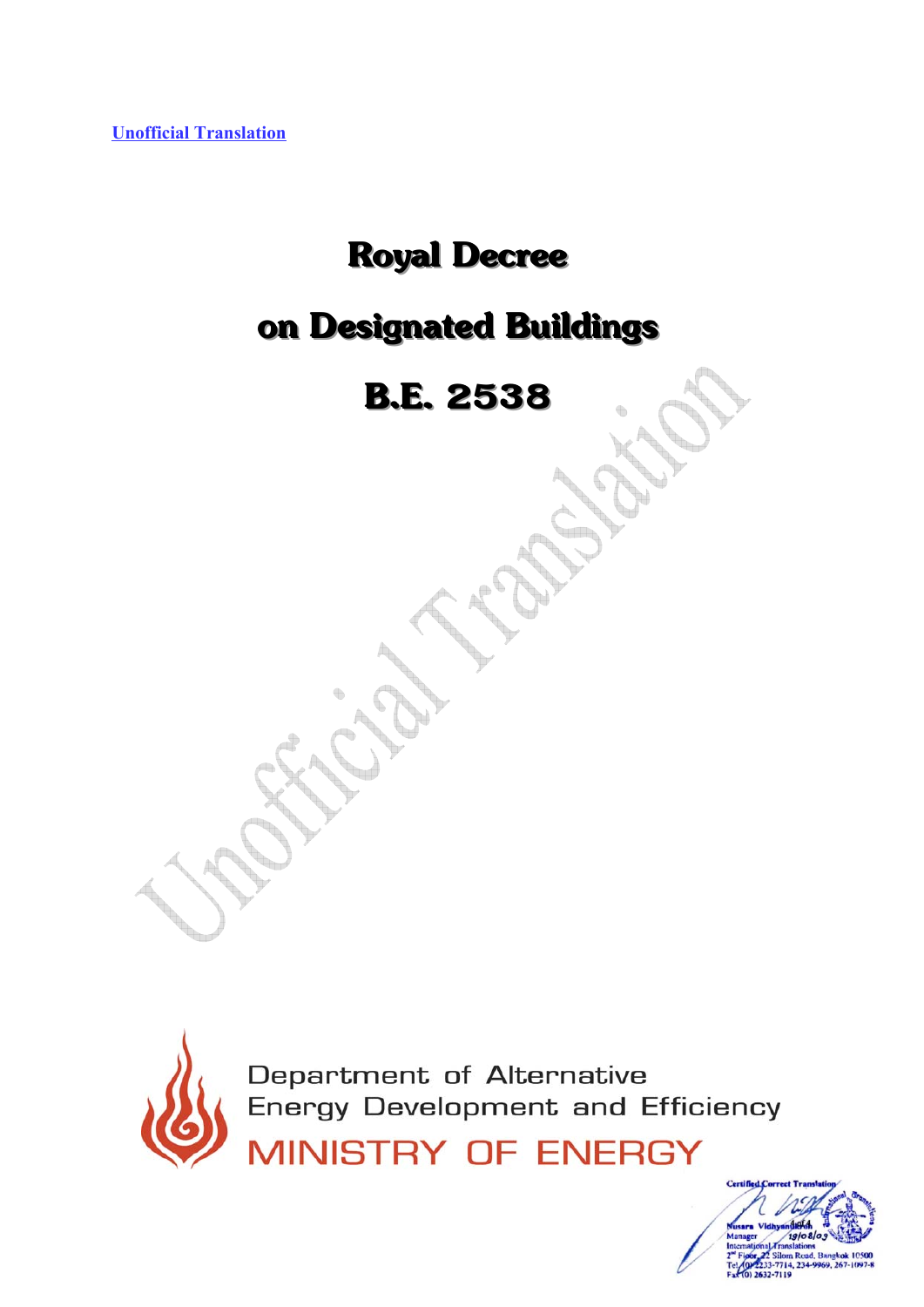## **Royal Decree**

## **on Designated Buildings**

### **B.E. 2538**

© 2009, the Department of Alternative Energy Development and Efficiency (www.dede.go.th) Translated by Direction Plan. Co.,ltd. (www.Directionplan.org) **Remark:** Reference to Thai legislation in any jurisdiction shall be made to the Thai version only. This translation has been made so as to establish correct understanding about this Act to the foreigners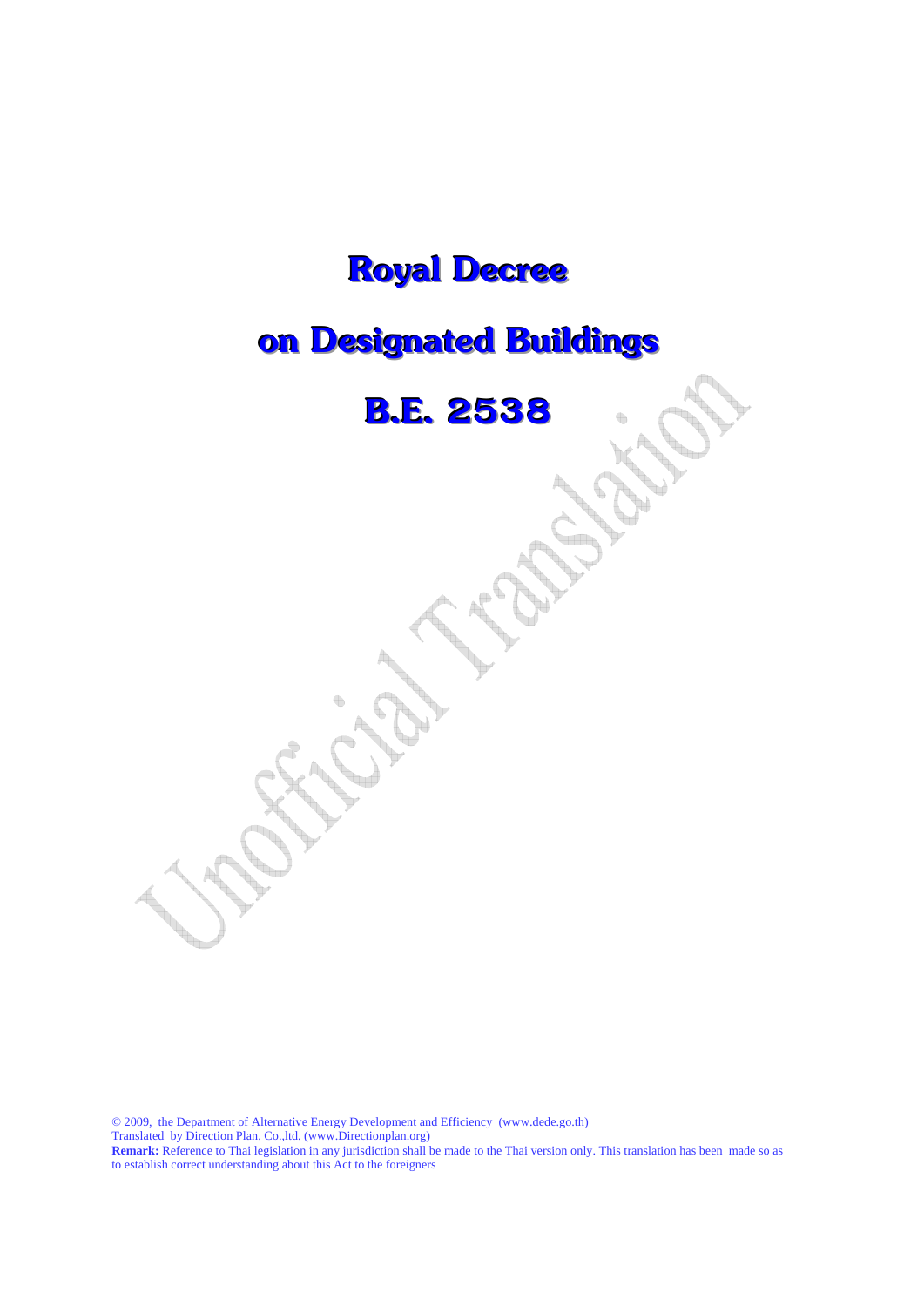#### **ROYAL DECREE ON DESIGNATED BUILDINGS B.E. 2538**

#### Bhumibol Adulyadej ; Rex. Given on the 17th. July, B.E. 2538 Being the 50th. year of the present Reign

By command of His Majesty the King bhumibol Adulyadej that,

 $\overline{a}$ 

Whereas it is expedient specify certain types of buildings to be designated buildings for energy conservation purposes,

By virtue of Section 178 of the Constitution of the Kingdom of Thailand, amended by the Constitution of the Kingdom of Thailand Amendment (5th edition), B.E. 2538 and Section 18, Paragraph 1, of the Energy Conservation Promotion Act, B.E. 2535, this Royal Decree is hereby enacted by the King as follows.

**Section 1 :** This Royal Decree shall be called **"Royal Decree on Designated Buildings, B.E. 2538** 

**Section 2 :** This Royal Decree shall come into force after completion of a 120 day period from the date of its publication in the Royal Gazette.

**Section 3 :** Buildings which are not the royal buildings or palaces, embassies or consulates, offices of international organizations or any which is established by the agreement between the Thai and foreign governments, ancient places, temples or buildings for religious purposes which are already governed by other specific laws for construction control, and meet the following conditions, shall be designated buildings:

(1) A building or buildings under same address which are allowed by any energy distributor to install electricity metering device, or to install one or more transformers whose combined capacity is 1,000 kilowatts or 1,175 kilovolt-amperes and up.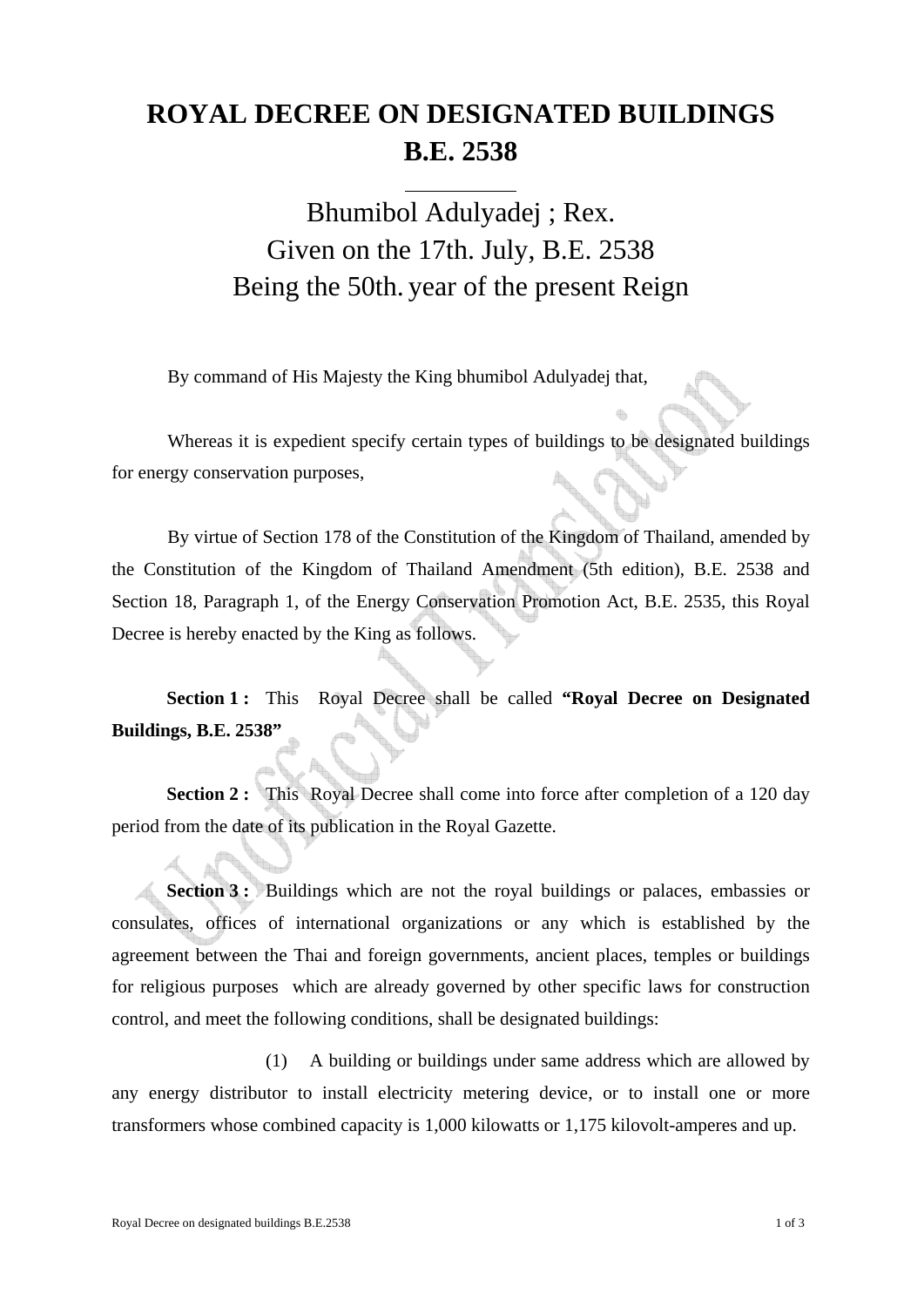(2) A building or buildings under same address which consume commercial energy including electricity and steam as from January 1, to December 31 of the past year in total volume of energy of 20 million megajoules or more of electrical energy equivalent.

**Section 4 :** Calculation of energy consumption pursuant to Section 3 (2) shall be made in unit of megajoule as per the followings:

(1) For electricity, the total electricity consumption in kwhr must be multiplied by 3.60.

(2) For heat from steam, the heat from steam must be converted by using the following formula:

$$
E_s = (h_s - h_w) \times S \times e_{ff}
$$

 $E<sub>s</sub>$  means Volume of heat from steam in unit of megajoule/year of electrical energy equivalent.

 $h<sub>s</sub>$  means Enthalpy Value of steam consumed in unit of megajoule/ton derived from any general steam table.

 $h_{w}$  means Enthalpy of water at 27 degrees Celsius at atmospheric pressure which is hereby valued at 113 megajoule/ton.

S means the amount of steam consumed in unit of ton/year shown from the steam flow meter at the building.

eff means Efficiency Factor of conversion from heat to an equivalent electrical energy, which is hereby valued at 0.45.

(3) For other commercial energy, the amount of commercial energy must be converted by using the following formula:

$$
E_f = Fx \ HHV \ x \ e_{ff}
$$

 $E_f$  means Volume of heat from other commercial energy in unit of megajoule/year of electrical energy equivalent.

 F means an amount of commercial energy consumption in unit of weight or volume per year.

 HHV means Higher Heating Value of the commercial energy consumed in unit of megajoule/unit of weight or volume.

eff means Efficiency Factor of conversion from heat to an equivalent electrical energy which is hereby valued at 0.45.